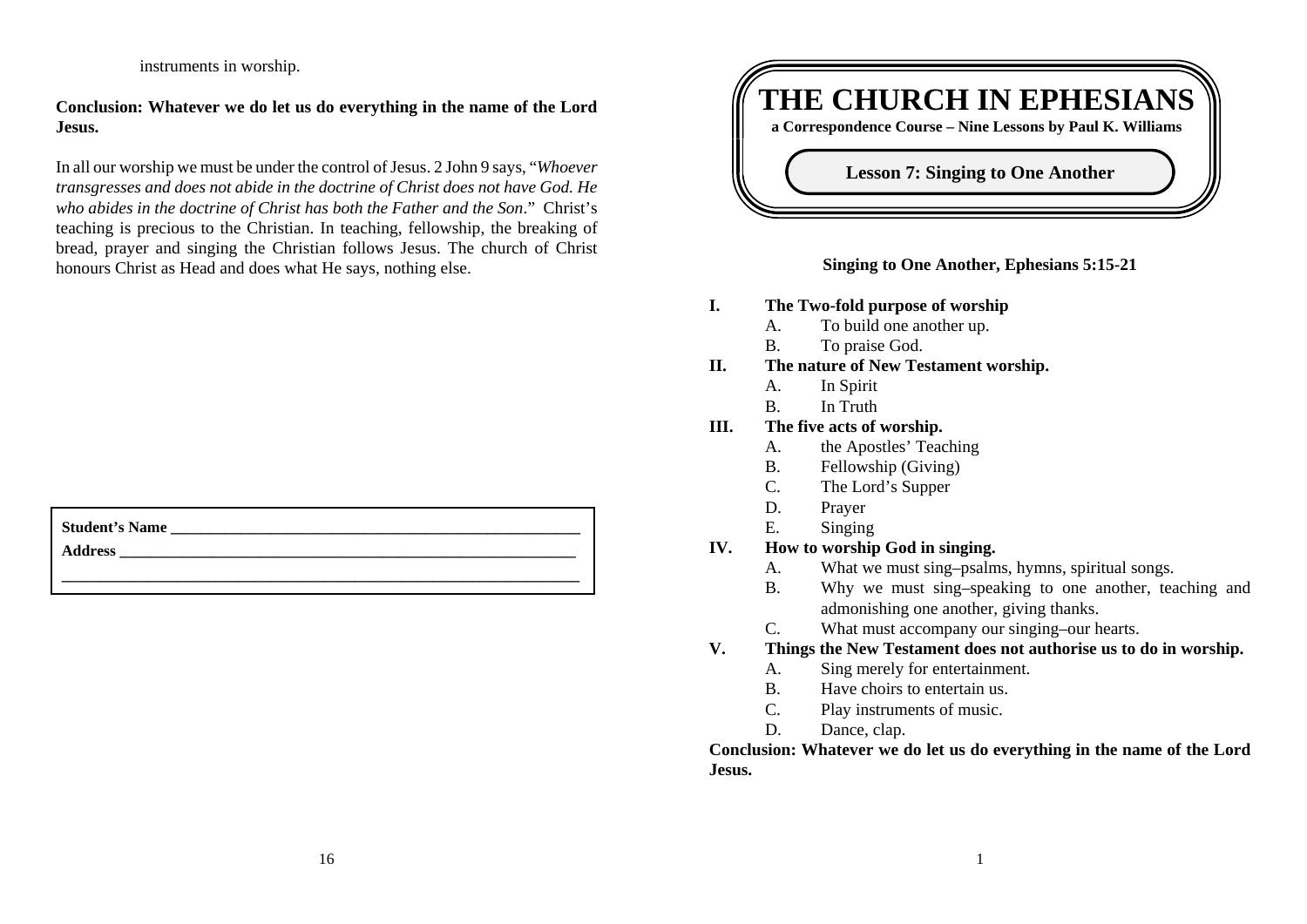#### **Introduction**

Ephesians 5:15-21 tells us to be wise and not foolish. Wisdom requires us to understand properly and to act properly. A part of our wise actions is singing in the proper way. Here is the passage:

"*See then that you walk circumspectly, not as fools but as wise, redeeming the time, because the days are evil. Therefore do not be unwise, but understand what the will of the Lord is. And do not be drunk with wine, in which is dissipation; but be filled with the Spirit, speaking to one another in psalms and hymns and spiritual songs, singing and making melody in your heart to the Lord, giving thanks always for all things to God the Father in the name of our Lord Jesus Christ, submitting to one another in the fear of God."*

Look at the contrasts in this passage.

## **CONTRASTS IN EPHESIANS 5:15-21**

Be wise  $\rightarrow$   $\rightarrow$   $\rightarrow$  Not unwise.

Make the most of your time  $\rightarrow \rightarrow \rightarrow$  Because the days are evil

Understand the will of the Lord  $\rightarrow \rightarrow \rightarrow$  Do not be foolish

Be filled with the Spirit  $\rightarrow \rightarrow \rightarrow$  Do not get drunk.

The Christian walks in a different way from worldly people because he is careful. He is guided by the wisdom from God. He makes the most of his time because he does not make the foolish mistakes of the world. He does not allow his judgment to be overcome with wine, but he is guided by the word of the Holy Spirit.

The drunk man sings songs of lasciviousness and foolishness. The Christian sings psalms, hymns and spiritual songs. The world plays music which teaches us to be free in sex, to give in to violent impulses, and to despise authority. The Christian warns and admonishes in song, singing with thankfulness to God.

concerning singing in the book of Revelation do not refer to the singing of the church on earth.)

This means that Jesus has limited us to singing, and singing only, in worship to Him. If we play instruments of music in worship, we do it without His authority. If it is without His authority, it cannot be in His name. If playing instruments of music in worship cannot be done in His name, it must not be done at all, for Paul said, "*and whatever you do in word or deed, do all in the name of the Lord Jesus, giving thanks to God the Father through Him."* (Colossians 3:17)

Perhaps an illustration will make this clearer. When Jesus told us to eat the Lord's Supper He said for us to eat the bread and drink the fruit of the vine, 1 Corinthians 11:23-26. That is the only food He tells us to eat or drink in the Lord's Supper. Though I may want to put jam on the bread and eat meat also, I must not do that because Jesus did not tell me to do it. It is sinful to add to Hisword; and it is sinful to add different food to the Lord's Supper.

The same is true in regard to music in worship. Jesus has told us the kind of music He wants us to give to Him. We are to SING and we are to MAKE MELODY IN OUR HEARTS. When I add the guitar to that, I am adding a different kind of music, a kind of music which Jesus does not give me permission to use. I have no more authority to add the guitar to the singing than I have to add jam to the bread in the Lord's Supper. Both are alike unauthorised by Jesus and are therefore SINFUL.

## **D. Dance, clap**

Equally unauthorised are dancing and clapping. These methods of praising God are not given in the New Testament and cannot be done in the name of Jesus Christ.

#### **Questions:**

- 46. T F We must do everything in the name of the Lord Jesus.
- 47. T F We may worship God in ways not given in the New Testament.
- 48. T F Spiritual songs are for entertainment.
- 49. T F Those with good voices should sing while the rest should listen.
- 50. T F Under the Law of Moses the Jews used instruments of music to praise God.
- 51. T F The New Testament tells Christians to sing and never tells us to play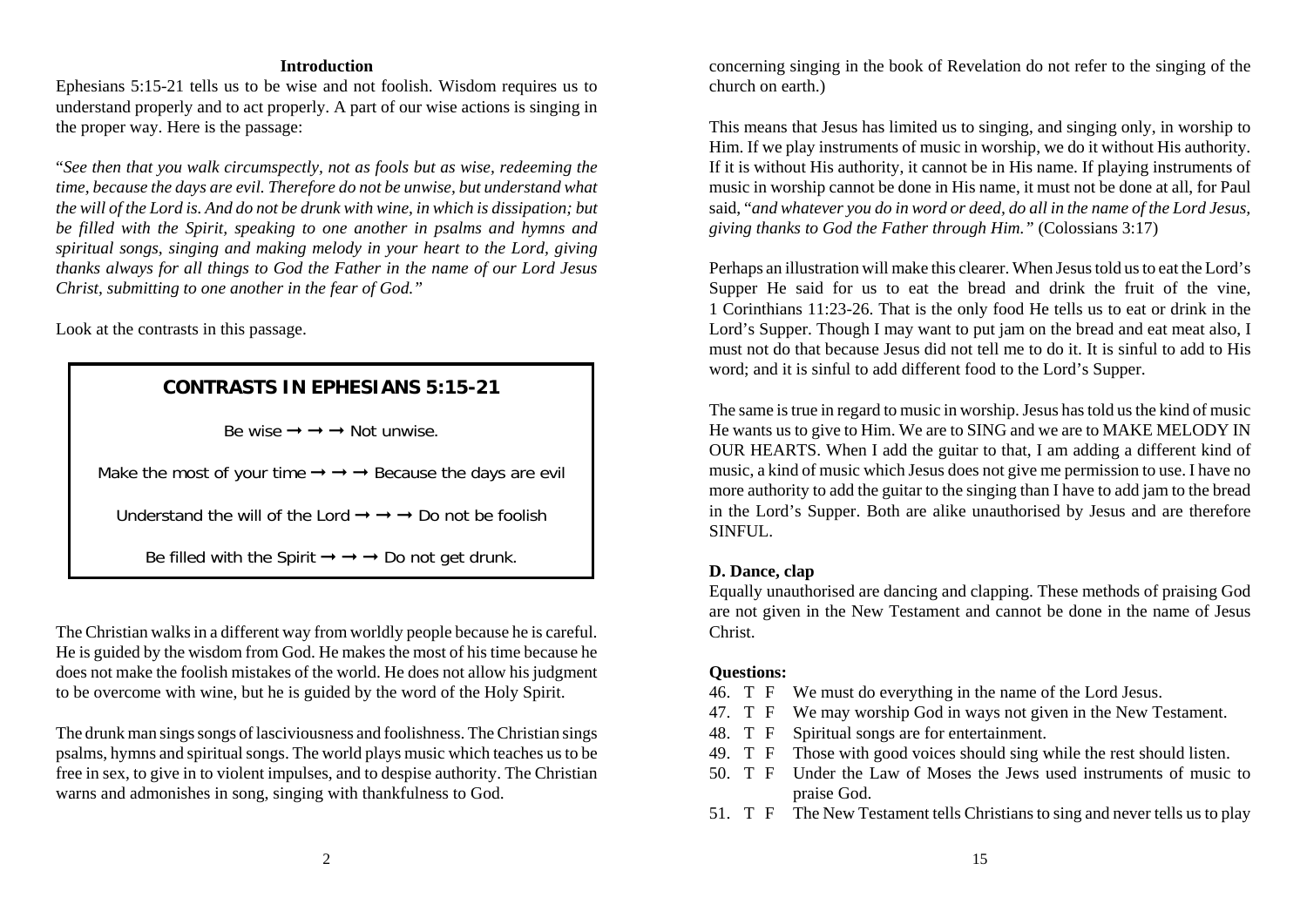In some denominational services the music is used to draw people to the service. The music, usually with electric organ, guitar, or other instruments, has a rock beat and gets everyone to tapping their feet and rocking back and forth. Some people think they get the Holy Spirit when the music gets them excited, but you can get the same feeling at a discotheque.

In other denominations soft organ music, choirs, and classical music entertain the crowd. This is a different kind of entertainment, but it is an appeal to the flesh just as the rock music is.

God does not tell us to use spiritual songs for entertainment. To do so is without His authority.

#### **B. Have choirs to entertain us**

Choirs violate God's word in two ways. First, the verses we have studied show that ALL are to sing, ALL are to teach one another. These verses do not say that SOME are to sing while the rest listen. There is no room for choirs in the words of Ephesians 5:19 and Colossians 3:16.

Second, choirs are made up of those with the best voices. They rehearse so that they can sing in a beautiful way. The result is that they entertain more than they teach. The reason denominations have choirs is different from God's purpose for our singing. It is a worldly purpose, not spiritual.

## **C. Play instruments of music.**

During the time when God's Old Testament Law was His law to Israel, the Jews used all kinds of musical instruments to praise God. (See Psalm 150) This was part of the fleshly worship of that age; but now that the New Testament of Jesus Christ is our law and the time has come to worship God in spirit and in truth, the fleshly worship of instruments of music has been replaced by the spiritual worship of the heart. Our singing is to be accompanied by the heart, not the harp.

In every place where the New Testament refers to the worship of Christians on the earth, the music is called "singing." Never does the New Testament simply say, "make music," and never does it talk about Christians playing musical instruments on earth. If you want to check in your Bible, here are the verses: Matthew 26:30; Mark 14:26; Acts 16;25; Romans 15:9; 1 Corinthians 14:15; Ephesians 5:19; Colossians 3:16; Hebrews 2:12; James 5:13. (The verses

## **I. The two-fold purpose of worship**

Although this passage deals only with singing, it shows us the two-fold purpose of worship. Those two purposes are to build one another up and to give praise and thanks to God.

#### **A. To build one another up.**

Why are we to "*speak to one another in psalms and hymns and spiritual songs"*? The parallel passage in Colossians 3:16 says, "*Let the word of Christ dwell in you richly in all wisdom, teaching and admonishing one another in psalms and hymns and spiritual songs, singing with grace in your hearts to the Lord*." We encourage and strengthen one another.

Hebrews 10:24-25 makes it clar that this is one of the main reasons we are toassemble together. "*And let us consider one another in order to stir up love and good works, not forsaking the assembling of ourselves together, as is the manner of some, but exhorting one another, and so much the more as you see the Day approaching*." It should be the purpose of Christians to encourage one another, to stimulate one another to love and good works. One important way we do this is by assembling together to worship God. If we "forsake" that assembling, we sin against God, we fail to encourage our brethren, we fail to be encouraged ourselves. Every Christian should seek to assemble with his brethren as often as possible. Every first day of the week we should assemble to eat the Lord's Supper (Acts 20:7) and give our money (1 Corinthians 16;1-2). When it is practical, we will assemble more often, even daily (see Acts 2:46-47)

## **B. To praise God**

The second purpose of worship is given in the last of Ephesians 5:19: "*singing and making melody with your heart to the Lord*." The next verse adds: "*giving thanks always for all things to God the Father in the name of our Lord Jesus Christ*."

When Christians assemble together, Jesus is in the midst (Matthew 18:20). We have the privilege of together praising and thanking God for what He has done and has promised to do for us. The one who has been cleansed of his sins, the one who has seen His Saviour on the cross, the one who has been helped in temptation, the one who has been given the hope of heaven–that one cannot keep from praising and thanking God. To him it is a wonderful privilege, and he never tires of lifting his voice in praise. This is worship.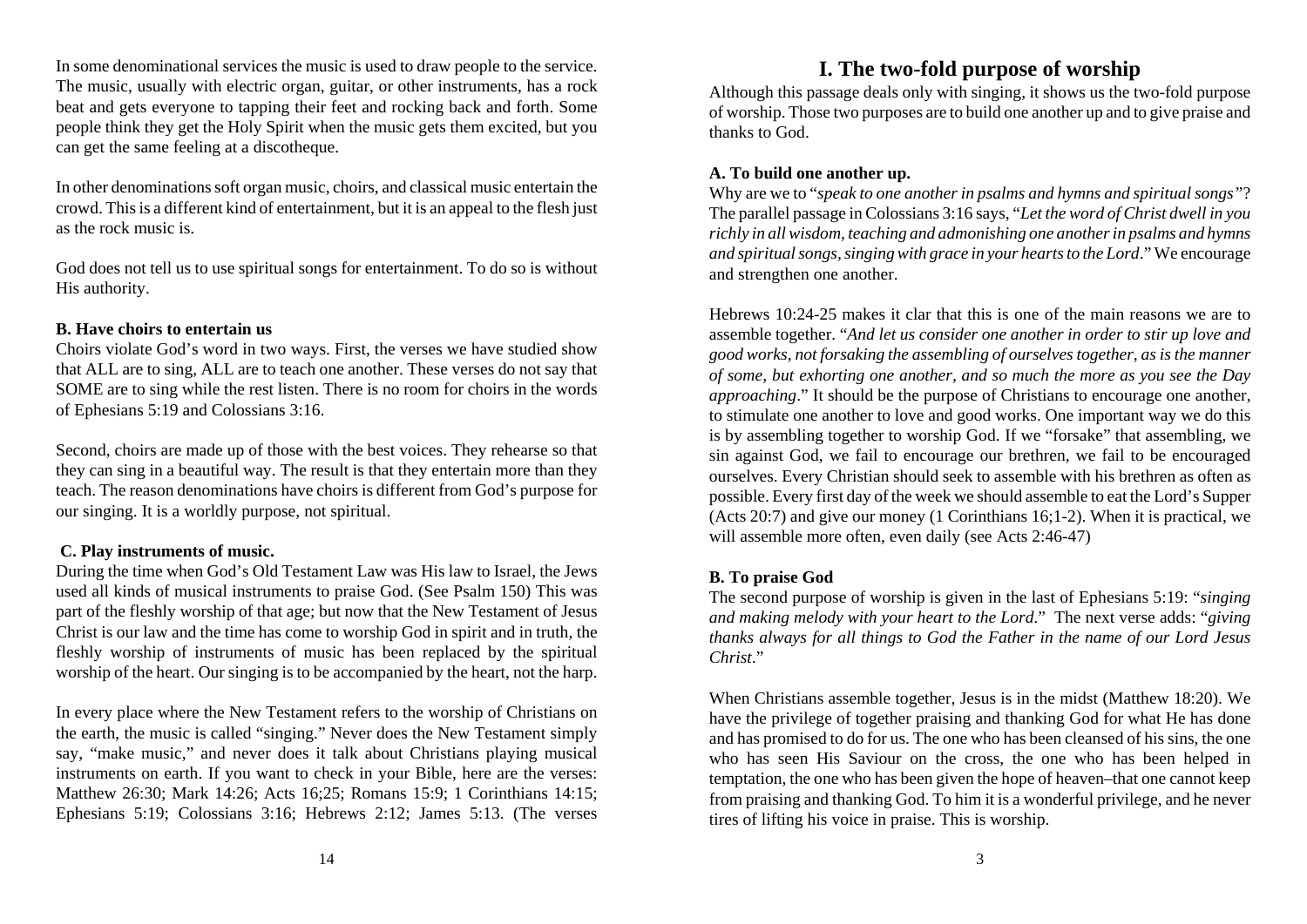#### **Questions:**

- 1. The two purposes of worship are: 1 2\_\_\_\_\_\_\_\_\_\_\_\_\_\_\_\_\_\_\_\_\_\_\_\_
- 2. T F Christians should assemble together on the first day of the week.
- 3. T F Christians should give to the church on the first day of the week.
- 4. T F The church must have assemblies only on the first day of the week.

# **II. The nature of New Testament worship.**

New Testament worship is different in nature from worship under the Old Testament. The difference was given by Jesus when He talked with the Samaritan woman at the well. "*The woman said to Him, "Sir, I perceive that You are a prophet. "Our fathers worshiped on this mountain, and you Jews say that in Jerusalem is the place where one ought to worship." Jesus said to her, "Woman, believe Me, the hour is coming when you will neither on this mountain, nor in Jerusalem, worship the Father. "You worship what you do not know; we know what we worship, for salvation is of the Jews. "But the hour is coming, and now is, when the true worshipers will worship the Father in spirit and truth; for the Father is seeking such to worship Him. "God is Spirit, and those who worship Him must worship in spirit and truth*." (John 4:19-24)

When the woman asked her question the Old Testament law was God's law for the Jews. But in a matter of months Jesus was going to be crucified, and when that happened the law of Moses ended. So when He answered the woman about where God should be worshipped, He looked forward a short time to when the place would not be important. The Old Testament required the jews to go to the temple in Jerusalem to worship; the New Testament does not give any place where we must worship. It requires that we worship in spirit and truth.

## **A. In Spirit**

Old Testament worship and ordinances are called "fleshly." Speaking of the regulations given by the law of Moses, the Hebrew writer says, *"concerned only with foods and drinks, various washings, and fleshly ordinances imposed until the time of reformation*." (Hebrews 9:10) The King James Version calls the "fleshly ordinances" "*carnal ordinances.*" The animal sacrifices, drink offerings, feast days, washings, etc could not take away sins. The temple was made with stones, the music was with choirs and instrumental music.

when God is praised. Our hearts must accompany our singing.

## **Questions**

| 38. When worshipping God we must sing |                                                             |  |
|---------------------------------------|-------------------------------------------------------------|--|
| and                                   | songs.                                                      |  |
|                                       | 39. T F We must sing only the words of the Bible.           |  |
|                                       | 40. T F All in the congregation are to sing to one another. |  |
|                                       | 41. T F Singing in worship is for entertainment.            |  |
|                                       | 42. T F The songs should teach what the Bible teaches.      |  |
| 43. T F                               | Only those with good voices should sing.                    |  |
|                                       | 44. T F We should sing praises to God.                      |  |
|                                       | 45. T F We must make melody with our hearts to the Lord.    |  |

## **V. Things the New Testament does not authorise us to do in worship.**

From our study I hope you can see that there are some things we must not do in singing to God. Everything we do must be "*in the name of the Lord Jesus."* (Colossians 3:17) That means that everything we do must be by His authority, and His authority is found only in the New Testament. Anything which Jesus does not authorise in the New Testament is something the Christian must not do.

In worship to God in song we are all told to sing, and we are told the purpose of the singing. There are several things which are left out and are therefore not authorised. They are things we cannot do in the name of Jesus. They are things that are sinful.

## **A Sing merely for entertainment**

The purpose of singing spiritual songs is to teach and admonish one another and to give thanks to God. The purpose is not to entertain one another. The purpose of choirs and soloists is to entertain. In some places applause follows their performances. Such entertainment is a misuse of spiritual songs and has no place in the worship of God.

When we sing spiritual songs we should mean what we speak. To use those words, sometimes speaking the name of God, merely to entertain people is very wrong.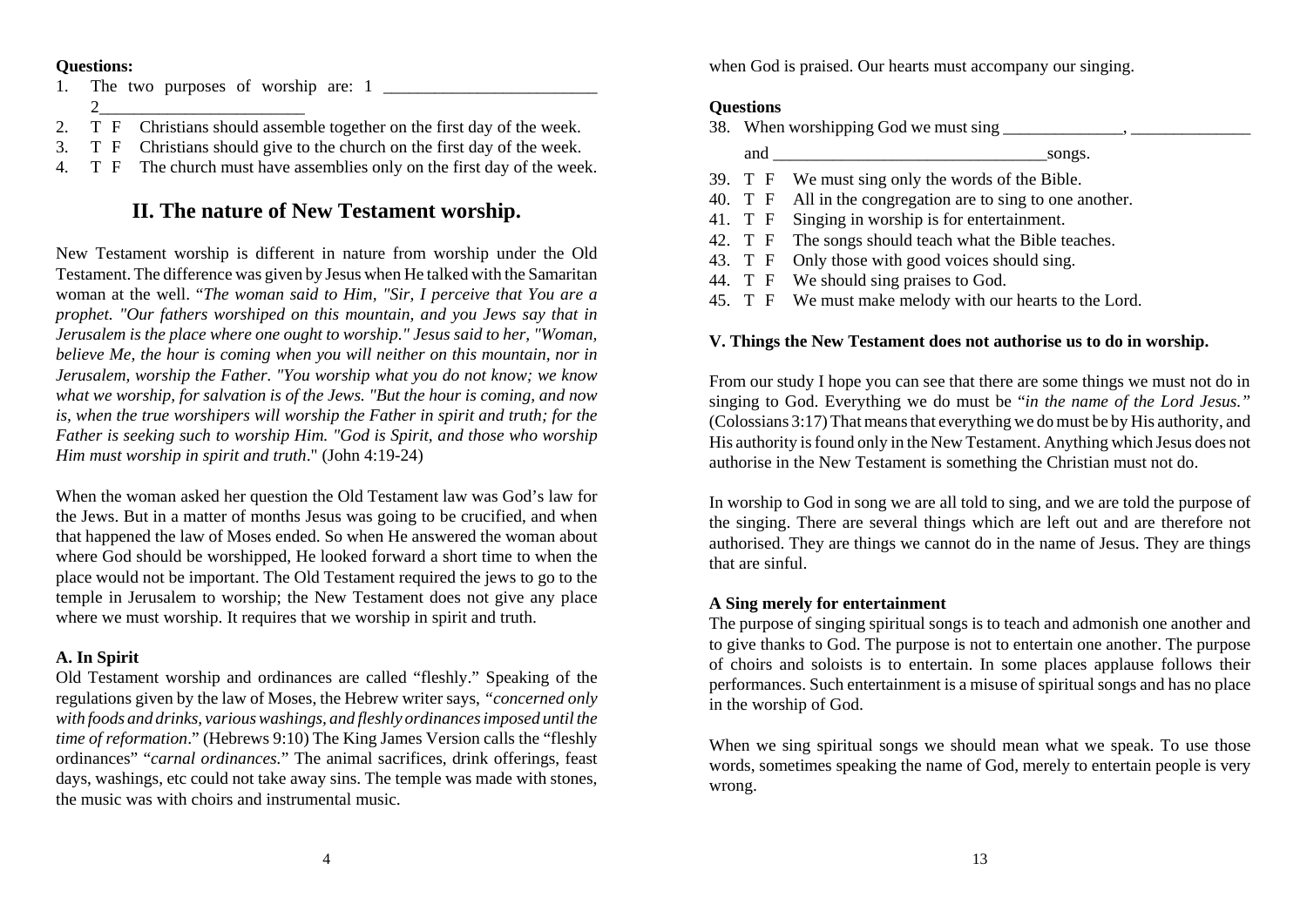but for edification. We must select songs which fulfill these purposes. The words must teach what the Bible teaches. The tune should help us teach the words. We must use wisdom in our singing. Sometimes song leaders choose songs which have almost no teaching, or songs with catchy tunes which detract from the words. At other times songs of praise and joy are sung so slowly that the message of the songs is ruined by the way they are sung. Songs are sometimes chosen simply because of their tunes, and sometimes the words actually teach error. Our singing is important. We must be careful to teach and admonish one another.

Since we are teaching one another, we should sing carefully. Each one should concentrate on the words to understand them. Then he should sing them so they truly teach. Each should pronounce the words carefully and sing out in a loud enough voice so his singing blends with the singing of the others.

The Bible does not say we need good voices in order to sing. The important thing is the teaching. That can be done whether we sing beautifully or not. Everyone should sing because everyone should be teaching.

### **3. Giving thanks to God**

When we sing we sing to one another AND to God. "*Singing and making melody with your heart to the Lord*" (Ephesians 5:19) " *singing with grace in your hearts to the Lord*." (Colossians 3:16)

Many of our songs are addressed to Jesus and to the Heavenly Father. Since the hearts of Christians are full of thankfulness, songs of praise and thanksgiving make up a large part of our singing. We come close to experiencing the joys of heaven when we pour out our hearts in praise to God in song.

#### **C. What must accompany our singing–our hearts.**

Colossians 3:16 says, "*singing with grace in your hearts to the Lord*." Ephesians 5:19 says, "*singing and making melody with your heart to the Lord*."

The word translated "making melody" is the word used when referring to a musical instrument. The instrument which accompanies our singing is not mechanical–it is the heart. The heart is the inner man which includes the mind of man, his will and his desire. When we sing it is not just the outer man who is singing with the voice, it is the inner man who is also accompanying that voice. The heart means the words which the tongue is singing. The heart is full of love

New Testament worship is different in nature; it is spiritual. The temple is the church, made up of people. There is not a separate priesthood, for all Christians are priests, and they have been cleansed by the sprinkling of the blood of Christ on their hearts and by having their bodies washed in the water of baptism (Hebrews 10;22). Our bodies are living sacrifices (Romans 12:1). Our spiritual worship in song is a "*sacrifice of praise to God, that is, the fruit of our lips, giving thanks to His name*." (Hebrews 13:15) When we come together to eat the Lord's Supper, we do not come to fill our stomachs. We eat, but not for that purpose; we eat in order to remember Jesus ad set forth His death until He comes (1 Corinthians 11:26).

Fleshly worship is gone. We now must worship God in spirit.

### **B. In Truth**

In Colossians 2:14-17 Paul teaches that we are not to keep the law of Moses because it was nailed to the cross. In verses 16-17 he writes: "*So let no one judge you in food or in drink, or regarding a festival or a new moon or sabbaths, which are a shadow of things to come, but the substance is of Christ*." The things by which the Jews worshipped God were not the "*substance"*; they were only shadows of what was going to come with the New Covenant. Now that we have Christ's covenant, we have the truth–the substance. We are no longer to follow the shadow–the feast days, the sabbath day, the food laws–because the things which they foreshadowed have come. Now we have Christ and the true worship.

This makes it important that we do NOT go to the Old Testament to find out how to worship God. That law gave animal sacrifices, incense burning, instrumental music, choirs, dancing, feast days, sabbath days, and many other things which are not given in the New Testament. Those things were the *shadow* and we must turn from them. The New Testament contains the worship in spirit and truth.

In Colossians 3:17 Paul writes: "*And whatever you do in word or deed, do all in the name of the Lord Jesus, giving thanks to God the Father through Him*." H must tell us what to do; we must have His authority. It is not enough to cite the authority of Moses. The law of Moses with its shadows is not our law today–it does not contain the true worship. We must come to Jesus and find His authority for what we do. When we do that, we will worship in truth.

## **Questions:**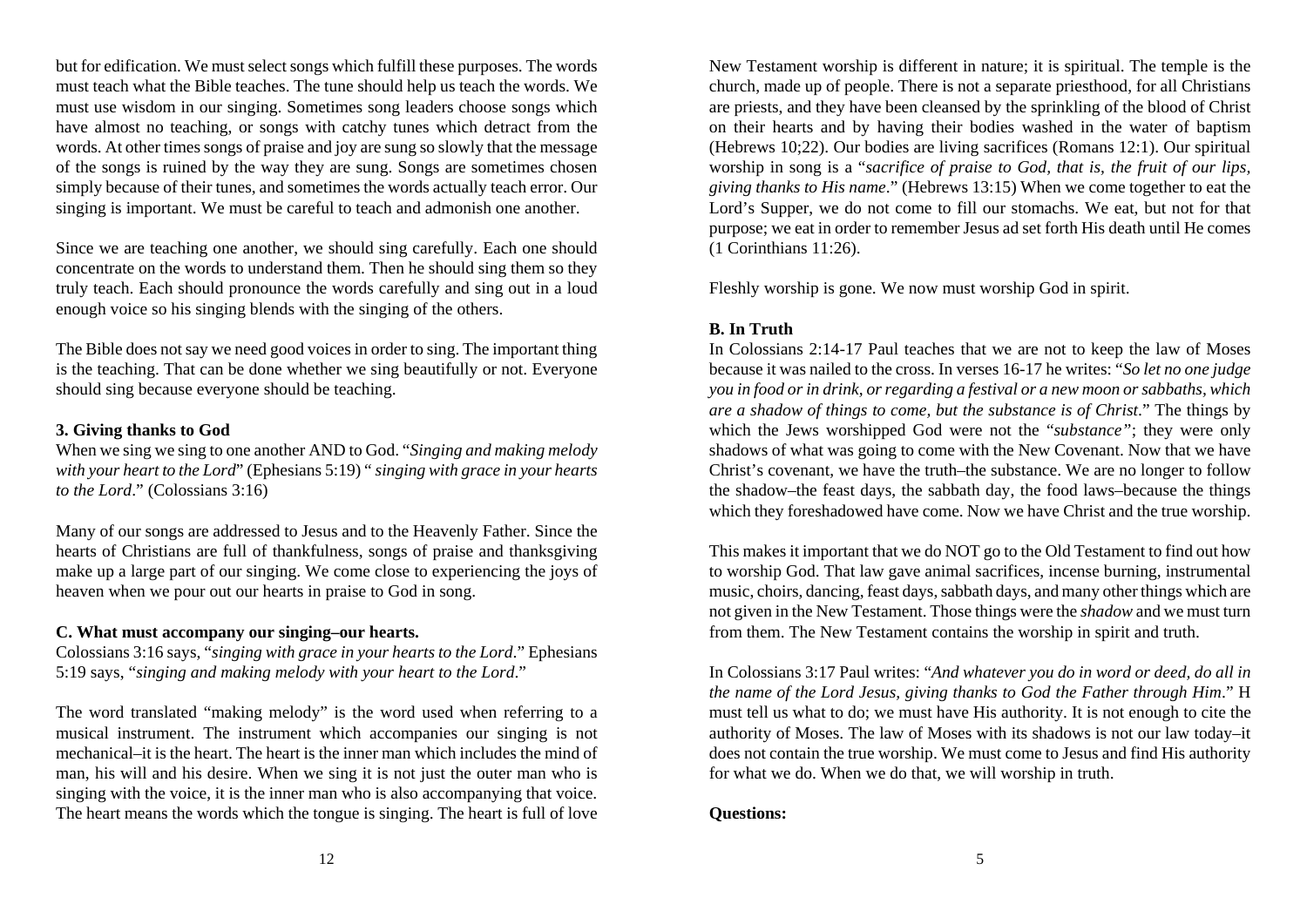- 5. T F God wants us to worship in the same way as the Jews worshipped under the Old Testament.
- 6. T F The woman at the well asked Jesus about the place for worshipping God.
- 7. T F The Jews were required to worship God at the temple in Jerusalem.
- 8. T F Christians must go to Jerusalem to worship God.
- 9. T F The Old Testament had regulations for the body (carnal ordinances).
- 10. T F Animal sacrifices took away sins.
- 11. T F The temple of the New Testament is made with men's hands.
- 12. T F Christians are priests.
- 13. T F New Testament worship is spiritual.
- 14. T F The Old Testament laws were a shadow.
- 15. T F New Testament worship is the shadow.
- 16. T F To worship in truth, we must do what the New Testament says.

## **III. The five acts of worship**

In examining the New Testament we find that there are five different things which can be classed as "acts of worship." In each case they are different from Old Testament worship. Four of these acts are found in Acts 2:42: "*And they continued steadfastly in the apostles' doctrine and fellowship, in the breaking of bread, and in prayers*." The fifth act is the singing Paul commands in Ephesians 5:19.

## **1. The teaching of the apostles.**

When we gather together (Hebrews 10:25) we must teach one another. This is why evangelists, pastors, and teachers were given to the church (Ephesians 4:11- 12). The teaching must be "*the apostles' teaching*", not the teachings of men (see Matthew 15:9). Our aim is to grow in the knowledge of Jesus Christ, and that means we must be taught exactly what the apostles have written.

Paul wrote, "*Let your women keep silent in the churches, for they are not permitted to speak; but they are to be submissive, as the law also says*." Women are not to be the speakers in the church. A woman may teach a man privately (Acts 18:24-26), and women are to teach other women (Titus 2:3-5) and children.

## **2. Fellowship (Giving our money)**

Since fellowship means "to take part in, or share," giving our money is a way in

In the "Introduction" of this lesson we noticed some of the contrasts contained inthe verses we are studying (5:15-21). One of the contrasts is the difference between those who are filled with wine and those who are filled with the Spirit. Both groups sing, but their songs and their reasons for singing are completely opposite. The drunkard sings worldly, sinful songs for the purpose of entertainment. Ephesians 5:19 tells us what the Christian must do.

## **A. What we must sing–psalms, hymns, spiritual songs.**

It is sometimes difficult to separate these three kinds of songs from each other, but it is not difficult to see the difference between these songs and the songs of the world. When worshipping God we are to sing psalms, hymns and spiritual songs. **Psalms** are poems like those found in the Book of Psalms. A **hymn** is a song of praise addressed to God. **Spiritual songs** are the opposite of worldly songs; they are songs concerning spiritual things.

It is important that when we worship God we sing these songs. We are free to choose what we sing as long as the songs are of this class. Some denominations say we must sing only the words of the Bible, but Paul does not say this. Another denominations sings psalms but refuses to sing hymns and spiritual songs. Those denominations have made rules where God made none.

## **B. Why we must sing–speaking to one another, teaching and admonishing one another, giving thanks.**

## **1. Speaking to one another**

The singing Paul here commands is "one to another" singing; *"speaking to one another in psalms and hymns and spiritual songs*." Everyone is to participate, singing to the others. Choirs and solos do not fulfill the requirement. When we gather together we are all to sing. This is congregational singing, not choir singing.

## **2. Teaching and admonishing one another**

The reason for our speaking to one another in song is given in Colossians 3:16: "*Let the word of Christ dwell in you richly in all wisdom, teaching and admonishing one another in psalms and hymns and spiritual songs, singing with grace in your hearts to the Lord.*" We are to teach and admonish one another.

Our songs must be teaching songs. They are not for the purpose of entertainment,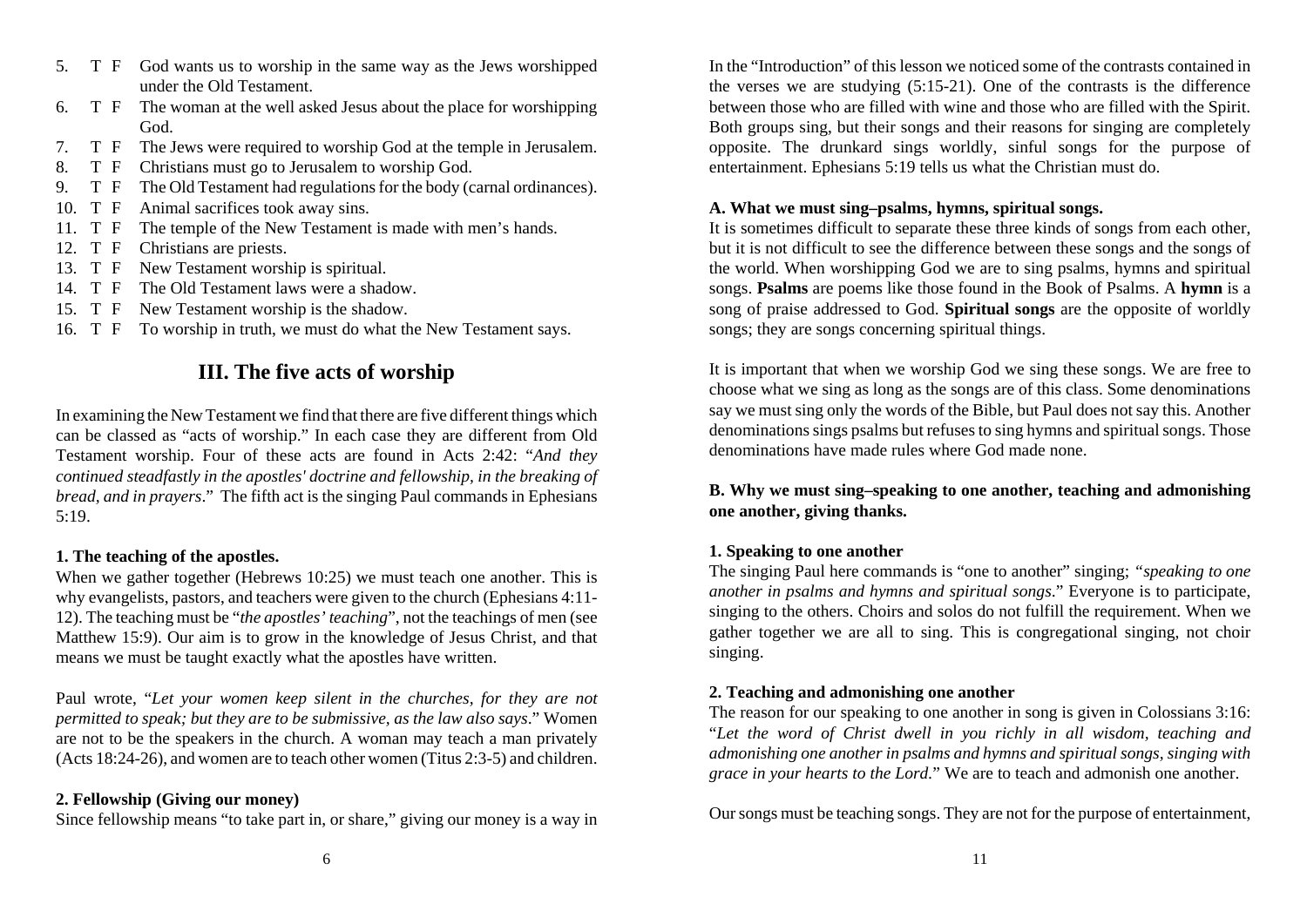Ephesians 5:19 tells us to sing. "*speaking to one another in psalms and hymns and spiritual songs, singing and making melody in your heart to the Lord*" Since this admonition is found in Ephesians, we will examine singing in detail in the next section.

### **Questions**

|  | 17. The five acts of worship are: 1                                                                                                                                                                                                                                                                                                |  |  |
|--|------------------------------------------------------------------------------------------------------------------------------------------------------------------------------------------------------------------------------------------------------------------------------------------------------------------------------------|--|--|
|  | $\overline{3}$<br>$\frac{4}{5}$ 5                                                                                                                                                                                                                                                                                                  |  |  |
|  | 18. T F The doctrines of men will save us.                                                                                                                                                                                                                                                                                         |  |  |
|  | 19. T F Women should be preachers in the church.                                                                                                                                                                                                                                                                                   |  |  |
|  | 20. T F The older women should teach younger women. (Titus 2:3-5)                                                                                                                                                                                                                                                                  |  |  |
|  | 21. T F Christians are to give on the first day of the week.                                                                                                                                                                                                                                                                       |  |  |
|  | 22. T F Christians must pay dues to the church each month.                                                                                                                                                                                                                                                                         |  |  |
|  | $\overline{a}$ and $\overline{b}$ and $\overline{c}$ and $\overline{c}$ and $\overline{c}$ and $\overline{c}$ and $\overline{c}$ and $\overline{c}$ and $\overline{c}$ and $\overline{c}$ and $\overline{c}$ and $\overline{c}$ and $\overline{c}$ and $\overline{c}$ and $\overline{c}$ and $\overline{c}$ and $\overline{c}$ and |  |  |

- 23. T F The Christian is to give as he has been prospered. 24. T F The church should raise money by selling cakes.
- 25. T F The Christian gives because of his love for God.
- 26. T F Christians must come together on the first day of the week to break bread.
- 27. T F During the Passover the Jews ate bread with yeast in it.
- 28. T F Christians show forth the death of Christ when they eat the Lord's Supper.
- 29. T F The bread miraculously changes into the flesh of Jesus when the Lord's Supper is celebrated.
- 30. T F The example in the New Testament shows us that Christians ate the Lord's Supper every first day of the week.
- 31. T F God listens to the prayers of all people.
- 32. T F If a man teaches false doctrine, God will not hear his prayers.
- 33. T F If a person who is not baptized prays, God will forgive him of his sins without baptism.
- 34. T F Women should lead prayers in the public assembly.
- 35. T F All should pray different prayers out loud at the same time.
- 36. T F We must confess our sins to the pastor or priest in order to gain forgiveness.
- 37. T F God requires us to kneel when we pray.

## **IV. How to worship God in singing**

which we share in the work. In the beginning days of the church at Jerusalem "*Nor was there anyone among them who lacked; for all who were possessors of lands or houses sold them, and brought the proceeds of the things that were sold, and laid them at the apostles' feet; and they distributed to each as anyone had need*." (Acts 4:34-35) Years later the church at Jerusalem again had a number of poor saints to take care of, more than they could care for with their own money. Paul urged other churches to send money for them. Here is how he told them to gather the money: "*Now concerning the collection for the saints, as I have given orders to the churches of Galatia, so you must do also: On the first day of the week let each one of you lay something aside, storing up as he may prosper, that there be no collections when I come*." (1 Corinthians 16:1,2)

Christians are to give on the first day of the week so that they can have fellowship in doing the work of the church. We are to give liberally and cheerfully, as we have purposed in our hearts (2 Corinthians 9:6-7).

Christians giving on the first day of the week–this is the only way the church is to raise money. Christ gave no instructions to ask other people to give money to the church, or for the church to have cake sales or dinners in order to raise money. The money is to come from the members as they give on the first day of the week.

The Old Testament required the Jews to give a tithe (one tenth); the New Testament does not tell us how much to give. The Christian is to give "as he has been prospered," therefore the one who makes more money is expected to give more money; but God has placed on each of us the responsibility of determining how much to give. It is "as he has purposed in his heart." The Christian will seek to give much, not little, and he will give because of his love for God, not because of the pressure from men.

## **3. The Breaking of Bread (The Lord's Supper)**

In Acts 20:7 we are told: "*Now on the first day of the week, when the disciples came together to break bread, Paul, ready to depart the next day, spoke to them and continued his message until midnight*" This verse shows that the reason Christians are to gather on the first day of the week is "to break bread."

1 Corinthians 11:23-26 tells the story of how Jesus gave us the Lord's Supper. From those verses we know that we are to eat the bread (unleavened, because only unleavened bread was eaten at the Passover when Jesus gave these